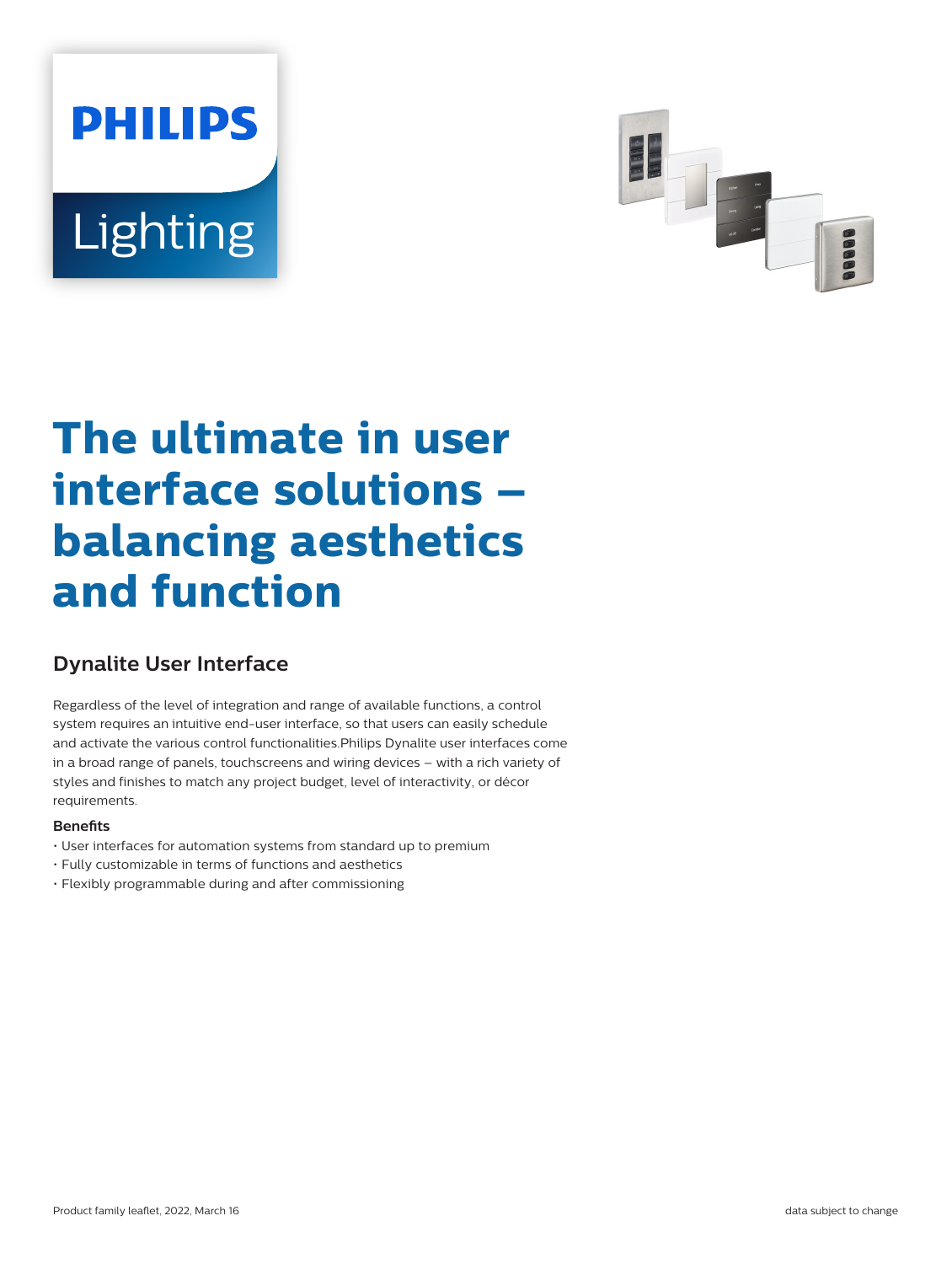### **Dynalite User Interface**

#### **Features**

- Wide choice of products for any application
- Ultimate in flexibility various styles and finishes for consumer and commercial environments, full configurability and customization
- Wiring devices many function types, aesthetic matching to control panels, modular design
- Panels many different button layouts, custom engraving, programming settings within area
- Touchscreens ultimate interactivity, intuitive thanks to custom-created screen interface, limitless décor-matching options
- Display version Central LCD allows system information to be shown, such as temperature, time, channel level and current scene. Button function can change when navigating between the potential16 pages.

#### **Application**

- Hospitality, retail, offices
- Public spaces and multi-purpose event centers
- Smart homes

#### **Versions**



#### **Product details**



**Philips Dynalite Touchscreen PDTS Detail Photo Back**



**Philips Dynalite Touchscreen PDTS Detail Photo Front**